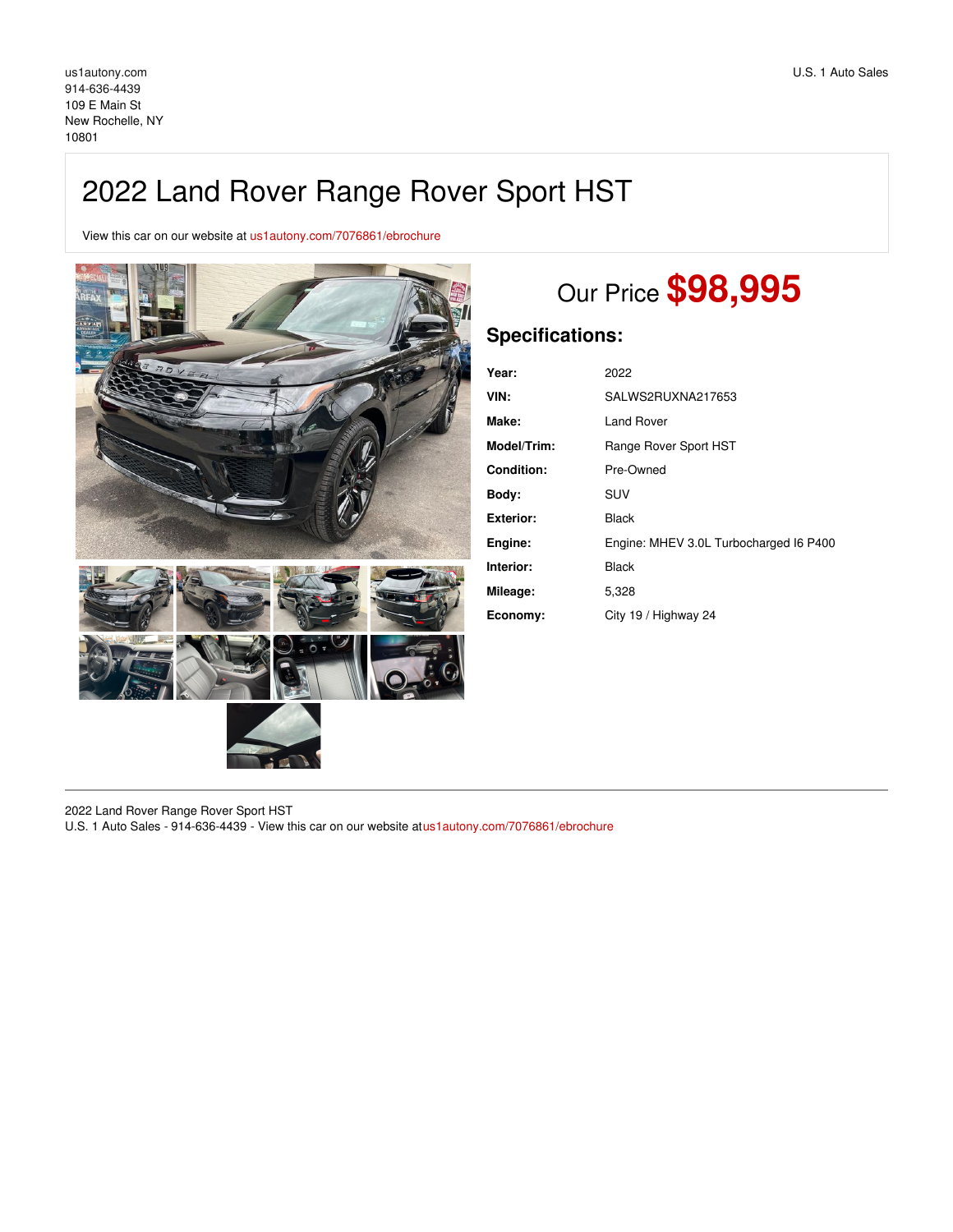

### 2022 Land Rover Range Rover Sport HST

U.S. 1 Auto Sales - 914-636-4439 - View this car on our website at[us1autony.com/7076861/ebrochure](https://us1autony.com/vehicle/7076861/2022-land-rover-range-rover-sport-hst-new-rochelle-ny-10801/7076861/ebrochure)

## **Installed Options**

## **Interior**

- 16-Way Heated/Cooled HST Front Seats w/Memory -inc: driver and passenger 2-way electric power fore/aft, rise/fall adjust, 2-way electric power squab recline, 4-way electric power lumbar, front headrests w/2-way electric power height adjust and 2-way manual fore/aft adjust, 2-way electric power cushion tilt and captain's armrest
- 2 Seatback Storage Pockets- 4 12V DC Power Outlets
- 60-40 Folding Split-Bench Front Facing Heated Manual Reclining Fold Forward Seatback Rear Seat w/Manual Fore/Aft
- 8-Way Driver Seat- 8-Way Passenger Seat- Air Filtration- Bucket Front Seats
- Cargo Space Lights- Carpet Floor Trim- Compass
- Cruise Control w/Steering Wheel Controls- Day-Night Auto-Dimming Rearview Mirror
- Delayed Accessory Power- Digital Appearance
- Driver And Passenger Visor Vanity Mirrors w/Driver And Passenger Illumination, Driver And Passenger Auxiliary Mirror
- Driver Foot Rest- Dual Zone Front Automatic Air Conditioning
- Duo-Tone Windsor Leather w/Suedecloth Seat Trim -inc: suedecloth bolsters
- Engine Immobilizer- FOB Controls -inc: Cargo Access, Windows and Air Suspension
- Fade-To-Off Interior Lighting- Front And Rear Map Lights
- Front Center Armrest w/Storage and Rear Center Armrest w/Pass-Thru w/Storage
- Front Cupholder- Full Carpet Floor Covering -inc: Carpet Front And Rear Floor Mats
- Full Floor Console w/Covered Storage, Mini Overhead Console and 4 12V DC Power **Outlets**
- Full Morzine Cloth Headliner
- Gauges -inc: Speedometer, Odometer, Engine Coolant Temp, Tachometer, Altimeter, Oil Level, Trip Odometer and Trip Computer
- HVAC -inc: Underseat Ducts and Console Ducts HomeLink Garage Door Transmitter
- Illuminated Locking Glove Box- InControl Protect Tracker System
- Instrument Panel Covered Bin, Driver / Passenger And Rear Door Bins
- Integrated Navigation System w/Voice Activation- Interior Lock Disable
- Interior Trim -inc: Leather Instrument Panel Insert, Aluminum Door Panel Insert, Aluminum Console Insert and Chrome/Metal-Look Interior Accents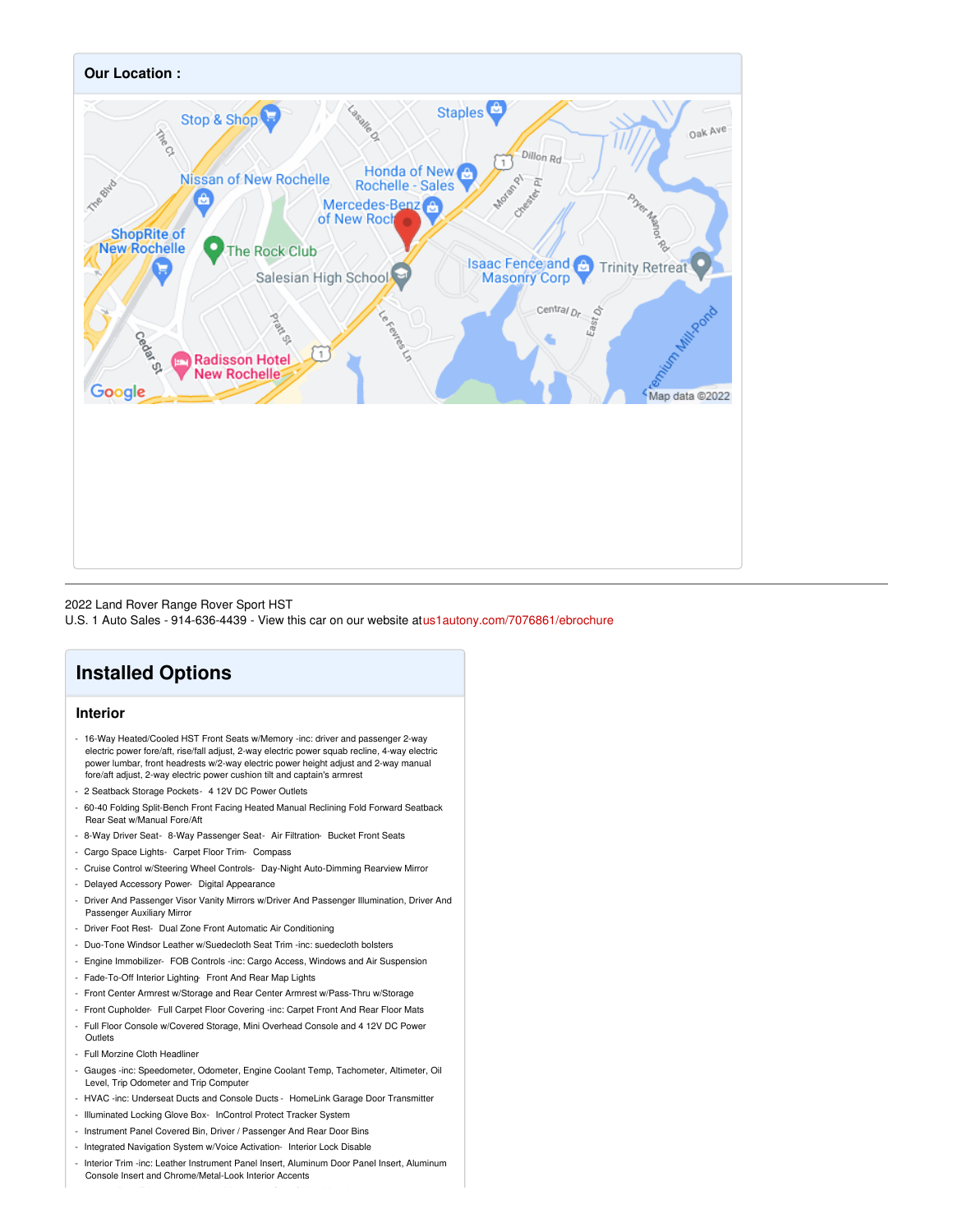- Leather Door Trim Insert- Leather/Metal-Look Gear Shifter Material
- Manual Adjustable Rear Head Restraints
- Memory Settings -inc: Door Mirrors, Steering Wheel and Head Restraints
- Outside Temp Gauge- Perimeter Alarm
- Power 1st Row Windows w/Driver And Passenger 1-Touch Down
- Power Door Locks w/Autolock Feature- Power Fuel Flap Locking Type
- Power Rear Windows and Fixed 3rd Row Windows
- Power Tilt/Telescoping Steering Column- Proximity Key For Doors And Push Button Start
- Rear Cupholder- Rear HVAC w/Separate Controls- Redundant Digital Speedometer
- Remote Keyless Entry w/Integrated Key Transmitter, 4 Door Curb/Courtesy, Illuminated Entry, Illuminated Ignition Switch and Panic Button
- Remote Releases -Inc: Proximity Cargo Access and Power Fuel- Roll-Up Cargo Cover
- Smart Device Remote Engine Start
- Suedecloth Simulated Suede/Metal-Look Steering Wheel w/Auto Tilt-Away
- Systems Monitor- Trip Computer- Trunk/Hatch Auto-Latch- Valet Function

#### **Exterior**

- Aluminum Panels- Aluminum Spare Wheel
- Auto On/Off Projector Beam Led Low/High Beam Auto-Leveling Auto High-Beam Daytime Running Lights Preference Setting Headlamps w/Washer and Delay-Off
- Black Grille
- Black Power w/Tilt Down Heated Side Mirrors w/Driver Auto Dimming, Power Folding and **Turn Signal Indicator**
- Black Side Windows Trim- Body-Colored Bodyside Cladding- Body-Colored Door Handles
- Body-Colored Front Bumper - Body-Colored Rear Bumper w/Black Rub Strip/Fascia Accent and Body-Colored Bumper Insert
- Clearcoat Paint- Compact Spare Tire Mounted Inside Under Cargo- Deep Tinted Glass
- Fixed Rear Window w/Fixed Interval Wiper and Defroster- Front And Rear Fog Lamps
- Headlights-Automatic Highbeams- LED Brakelights- Laminated Glass
- Perimeter/Approach Lights- Power Liftgate Rear Cargo Access- SPORT Badge in Black
- Sliding Panoramic Roof- Speed Sensitive Rain Detecting Variable Intermittent Wipers
- Tailgate/Rear Door Lock Included w/Power Door Locks Tires: 21"
- Wheels: 21" 9 Spoke Gloss Black 'Style 9001' Wing Spoiler

### **Safety**

- 16-Way Heated/Cooled HST Front Seats w/Memory -inc: driver and passenger 2-way electric power fore/aft, rise/fall adjust, 2-way electric power squab recline, 4-way electric power lumbar, front headrests w/2-way electric power height adjust and 2-way manual fore/aft adjust, 2-way electric power cushion tilt and captain's armrest
- 2 Seatback Storage Pockets- 4 12V DC Power Outlets
- 60-40 Folding Split-Bench Front Facing Heated Manual Reclining Fold Forward Seatback Rear Seat w/Manual Fore/Aft
- 8-Way Driver Seat- 8-Way Passenger Seat- Air Filtration- Bucket Front Seats
- Cargo Space Lights- Carpet Floor Trim- Compass
- Cruise Control w/Steering Wheel Controls- Day-Night Auto-Dimming Rearview Mirror
- Delayed Accessory Power- Digital Appearance
- Driver And Passenger Visor Vanity Mirrors w/Driver And Passenger Illumination, Driver And Passenger Auxiliary Mirror
- Driver Foot Rest- Dual Zone Front Automatic Air Conditioning
- Duo-Tone Windsor Leather w/Suedecloth Seat Trim -inc: suedecloth bolsters
- Engine Immobilizer- FOB Controls -inc: Cargo Access, Windows and Air Suspension
- Fade-To-Off Interior Lighting- Front And Rear Map Lights
- Front Center Armrest w/Storage and Rear Center Armrest w/Pass-Thru w/Storage
- Front Cupholder- Full Carpet Floor Covering -inc: Carpet Front And Rear Floor Mats
- Full Floor Console w/Covered Storage, Mini Overhead Console and 4 12V DC Power
- Full Morzine Cloth Headliner

**Outlets** 

- Gauges -inc: Speedometer, Odometer, Engine Coolant Temp, Tachometer, Altimeter, Oil Level, Trip Odometer and Trip Computer
- HVAC -inc: Underseat Ducts and Console Ducts HomeLink Garage Door Transmitter
- Illuminated Locking Glove Box- InControl Protect Tracker System
- Instrument Panel Covered Bin, Driver / Passenger And Rear Door Bins
- Integrated Navigation System w/Voice Activation- Interior Lock Disable
- Interior Trim -inc: Leather Instrument Panel Insert, Aluminum Door Panel Insert, Aluminum Console Insert and Chrome/Metal-Look Interior Accents
- Leather Door Trim Insert- Leather/Metal-Look Gear Shifter Material
- Manual Adjustable Rear Head Restraints
- Memory Settings -inc: Door Mirrors, Steering Wheel and Head Restraints
- Outside Temp Gauge- Perimeter Alarm
- Power 1st Row Windows w/Driver And Passenger 1-Touch Down
- Power Door Locks w/Autolock Feature- Power Fuel Flap Locking Type
- Power Rear Windows and Fixed 3rd Row Windows